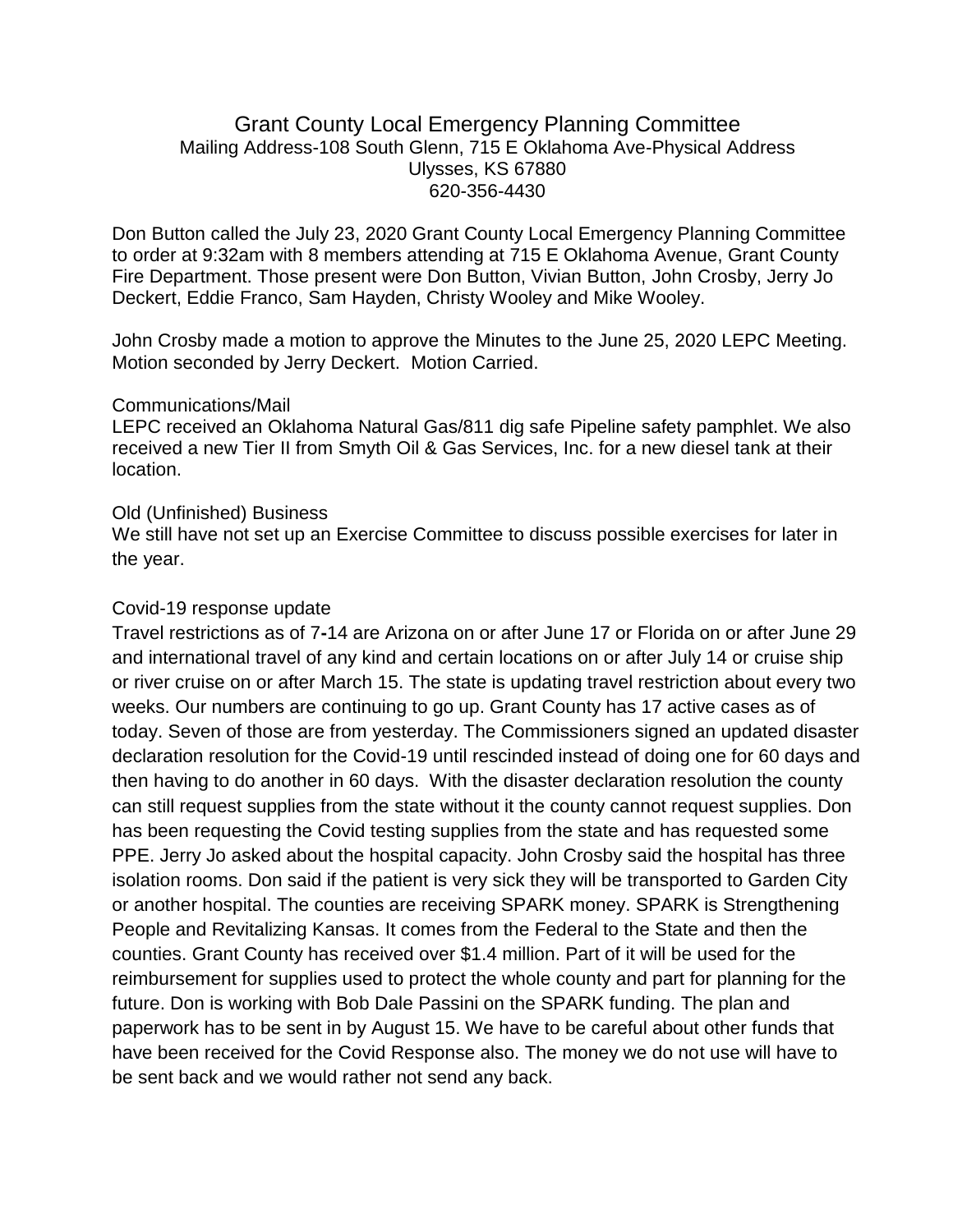#### New Business Grant County had one spill report of 180 barrels of brine/salt water on July 15.

Don had a citizen call about a metal container marked as radiological hazard when they were cleaning the home they purchased. Don talked to the Kansas Division of Emergency Management and they had Kansas Department of Health and Environment (KDHE) call Don. Don retrieved the item which was a container called a pig that contain medical material from Cardinal Health. He used his radiological training to test the item as requested by KDHE. It was Iodine131 from 2012. It was not radioactive. He sent a report to KDHE. KDHE called Cardinal Health and then Cardinal Health called Don. Cardinal Health sent a carrier to pick up the item.

Buffalo Dunes exercise was held on July 17 with Grant County EMS and Sheriff's Office. It was a protocol drill to see which cell tower a 911 call would go to from a wind tower by the county line of Grant and Haskell counties and the response time. A cell phone used from the tower went to the Grant County Law Enforcement Center and an ambulance was sent to respond and Grant County made a call to Haskell County PSAP to let them know. Because of the remote natural of the location this is standard procedure. If Haskell County gets the call they call Grant County. The person from the tower also called the office and the office called Haskell County PSAP because the office is in Haskell County. At the time the call was paged out in Haskell County they had a convoy of wind generator parts going down Highway 83. Grant County Ambulance and Law Enforcement was the first to arrive on the scene in about 16 minutes with Haskell arriving about 8 or 9 minutes later. The caller from the tower was using an AT&T phone and it did not ping a location on the map at the dispatch center. When Law Enforcement arrived at the scene they used a Verizon phone to call dispatch and it pinged on the map.

Grant County Fire received the \$1,000 Grant from the Kansas Pipeline Association for attending the March meeting in Ulysses.

Sam said the school is meeting to see if school will start on September  $9<sup>th</sup>$  or sooner. Don and Toni are meeting with the school on Tuesday to look over the plan and guidance to open. Garden City/Holcomb schools are scheduled to open on August 17. Don talked about the Executive Order 20-59 which talks about the things the governor wants schools to do including wearing mask.

John Crosby said Grant County had not had a lot of fires except around July 4<sup>th</sup>. They had one or two fires before July  $4<sup>th</sup>$  from fireworks out in the field in the county. On July  $4<sup>th</sup>$  they had a garage fire but decided it was caused by lightning. Then after midnight on July  $5<sup>th</sup>$ they had nine dumpster fires from fireworks and one almost house fire. Someone shot off fireworks into a tree beside a house and the tree burned and got the house hot and almost caught it on fire. He has had 4 fireman exposed at their regular jobs. He talked to them about staying away from large groups. He gave the volunteers the option of putting fire trucks in the parade or not and they decided to not put trucks in this year. They have not been doing a lot of training because of the COVID.

Eddie Franco said Merit had modified their work schedule to help lessen the exposure possibilities. He has not had safety meeting but has sent some training out in emails and